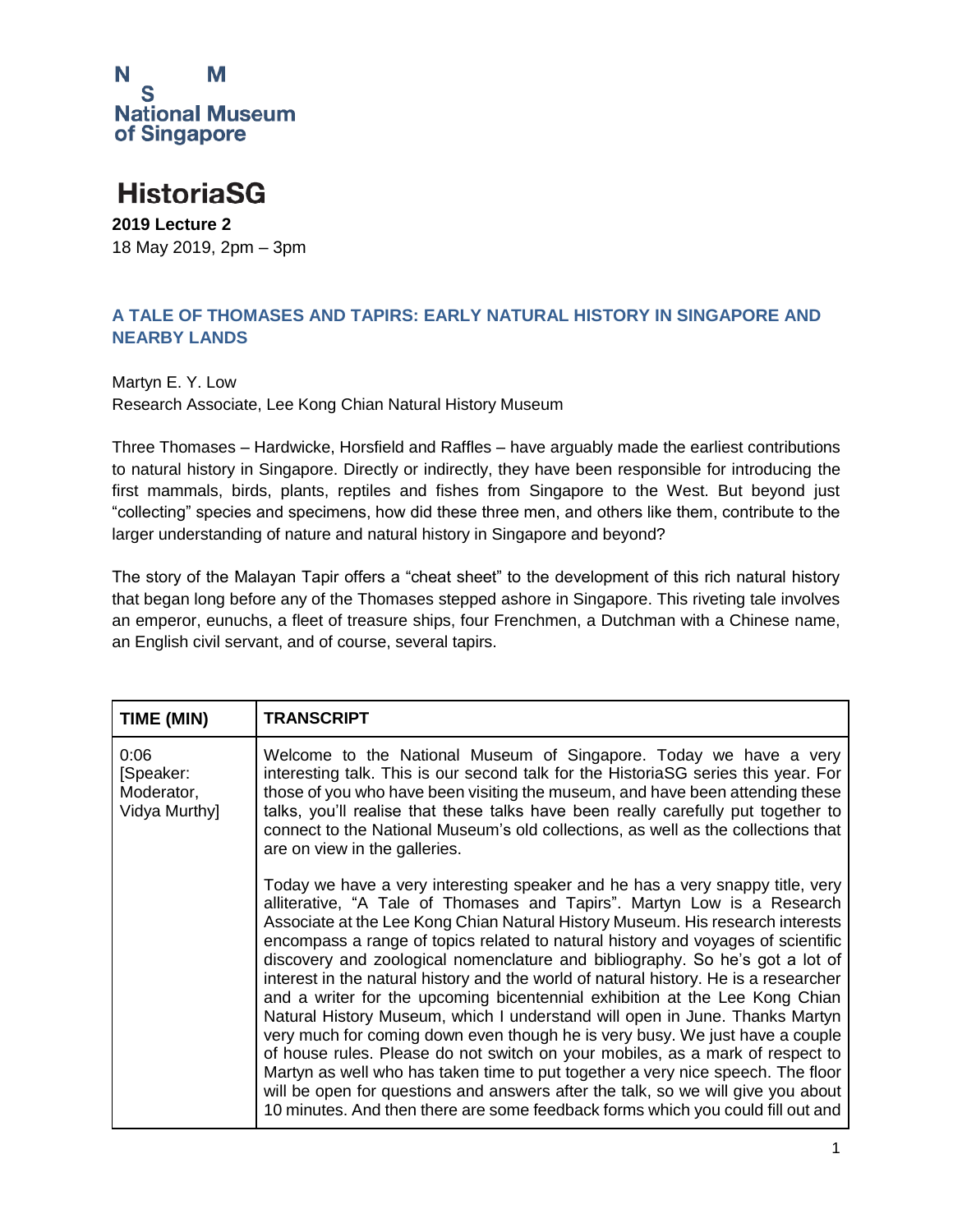|                                                | let us know your opinions, it will help us to improve ourselves. Thank you very<br>much, and I will let Martyn start.                                                                                                                                                                                                                                                                                                                                                                                                                                                                                                                                                                                                                                                                                                                      |
|------------------------------------------------|--------------------------------------------------------------------------------------------------------------------------------------------------------------------------------------------------------------------------------------------------------------------------------------------------------------------------------------------------------------------------------------------------------------------------------------------------------------------------------------------------------------------------------------------------------------------------------------------------------------------------------------------------------------------------------------------------------------------------------------------------------------------------------------------------------------------------------------------|
|                                                | (Invites Martyn on stage)                                                                                                                                                                                                                                                                                                                                                                                                                                                                                                                                                                                                                                                                                                                                                                                                                  |
| 1:57<br>(Speaker:<br>Martyn Low)               | Thank you.<br>Hello, good afternoon. Thank you Vidya. Thank you Stephanie. I would like to<br>extend the thanks to Daniel as well. He is not here today, for the invitation to<br>speak today. The title is "A Tale of Thomases and Tapirs". And like my friend<br>pointed out yesterday, it is a tale. And I like stories, so I hope you enjoy stories<br>too, because there are going to be a lot of them.                                                                                                                                                                                                                                                                                                                                                                                                                               |
|                                                | The first story that I am going to tell you is actually what happened 10 years ago<br>today, to the day. On the International Museum Day (IMD) 10 years ago, the<br>Raffles Museum of Biodiversity Research had a IMD event. It was an open<br>house. It was absolutely inundated with people, and we were not prepared for it,<br>and it actually sparked off the entire fundraising and new museum projects that<br>has led to the Lee Kong Chian Natural History Museum. So it is very interesting,<br>the coincidences that happen in our lives. So, I'll get into the talk. I am going to<br>talk about some of the earliest natural history that has taken place in Singapore.<br>The tale of this natural history revolves around three Thomases. By coincidence,<br>the first three natural historians in Singapore were Thomases. |
| 3:36<br>(Speaker Martyn<br>Low)<br>Slide no: 2 | It starts on a day, the date is unrecorded, in June 1819.                                                                                                                                                                                                                                                                                                                                                                                                                                                                                                                                                                                                                                                                                                                                                                                  |
| 3:44<br>(Speaker Martyn<br>Low)<br>Slide no: 3 | And this is what Raffles said of that day. "The dugong afforded no less interest<br>under the knife than satisfaction on the table, as the flesh proved to be most<br>excellent beef. Our entertainment was truly marine; for we had on the same day<br>discovered those Neptunian sponges which served us as goblets". So apparently<br>they used those little sponges to toast. I can tell you that sponges are not suitable<br>for that; they have lots of spines. We don't know if Raffles was making this up but<br>this is published by Raffles. The Neptunian sponges that Raffles refers to are a<br>type of marine sponge.                                                                                                                                                                                                        |
| 4:27<br>(Speaker Martyn<br>Low)<br>Slide no: 4 | And Thomas Hardwicke – this is the very first Thomas – he described them. So<br>zoologists and natural historians make a distinction between description, which<br>is to talk about something for the first time, and naming something, which is to<br>give it a scientific name.                                                                                                                                                                                                                                                                                                                                                                                                                                                                                                                                                          |
|                                                | So Thomas Hardwicke actually described and named the Neptune's Cup as<br>Cliona patera. He did this at a meeting on the 13 <sup>th</sup> of November 1819. This is just<br>a few months after the founding of modern Singapore.                                                                                                                                                                                                                                                                                                                                                                                                                                                                                                                                                                                                            |
| 5:02                                           | So that's what the sponge looks like. This is a specimen that will go on display                                                                                                                                                                                                                                                                                                                                                                                                                                                                                                                                                                                                                                                                                                                                                           |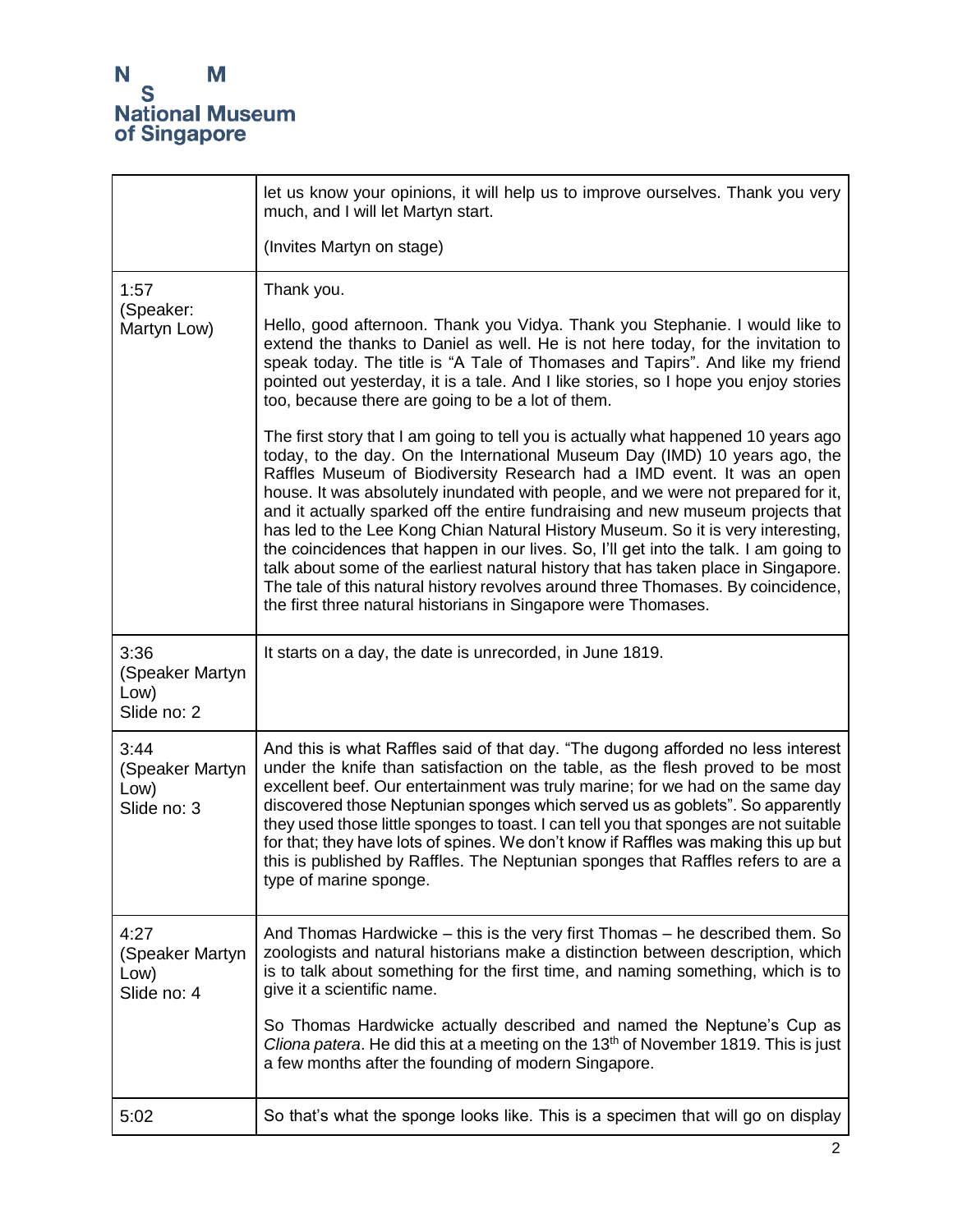| (Speaker Martyn<br>Low)<br>Slide no: 5          | during our exhibition. They do look like goblets. On your right is the very first<br>drawing of this animal by Thomas Hardwicke.                                                                                                                                                                                                                                                                                                                                                                                                                                            |
|-------------------------------------------------|-----------------------------------------------------------------------------------------------------------------------------------------------------------------------------------------------------------------------------------------------------------------------------------------------------------------------------------------------------------------------------------------------------------------------------------------------------------------------------------------------------------------------------------------------------------------------------|
| 5:17<br>(Speaker Martyn<br>Low)<br>Slide no: 6  | Then of course, the next Thomas we have is Raffles. Sorry, the next Thomas we<br>have is Raffles. As mentioned, he collected a dugong on that day in June 1819.<br>It was dissected and he read an account of it at the Royal Society on 18 May<br>1820. This is the first report of any mammal from Singapore.                                                                                                                                                                                                                                                             |
| 5:42<br>(Speaker Martyn<br>Low)<br>Slide no: 7  | So that is the drawing of a dugong from a later paper. But it is based on Raffles'<br>specimen. And on your right is a sample of dugong tissue from an animal that<br>had died on Pulau Tekong on 2006. Unfortunately we couldn't bring the whole<br>animal back, so we kept a piece of tissue and a skull.                                                                                                                                                                                                                                                                 |
| 6:03<br>(Speaker Martyn<br>Low)<br>Slide no: 8  | The third Thomas is Thomas Horsfield. He wrote "Zoological Researches on<br>Java". In "Zoological Researches on Java", he actually published a plate, a<br>drawing of a bird, and that drawing was published in July 1822.                                                                                                                                                                                                                                                                                                                                                  |
| 6:22<br>(Speaker Martyn<br>Low)<br>Slide no: 9  | I count it as half Horsfield and half Raffles because Horsfield gave the genus<br>name which is "Calyptomena", and Raffles gave the species name which is<br>"viridis", which is "green" in Latin. So, half half.                                                                                                                                                                                                                                                                                                                                                           |
| 6:37<br>(Speaker Martyn<br>Low)<br>Slide no: 10 | That's the original painting from Horsfield.                                                                                                                                                                                                                                                                                                                                                                                                                                                                                                                                |
| 6:44<br>(Speaker Martyn<br>Low)<br>Slide no: 11 | Now we return to Thomas Hardwicke. And we now know that Thomas Hardwicke<br>collected a lot of animals from Singapore. One of them was the first fish to be<br>described. I have used "first" in inverted commas because these animals have<br>always existed in Singapore, it is only that they were described for the first time.<br>The first fish and the first snake were described by John Edward Gray in the<br>Illustrations of Indian Zoology. The first fish is Anacanthus barbatus, and the<br>painting on which it was described was printed on 6 January 1830. |
| 7:21<br>(Speaker Martyn<br>Low)<br>Slide no: 12 | This is the original painting. It is a real fish.                                                                                                                                                                                                                                                                                                                                                                                                                                                                                                                           |
| 7:26<br>(Speaker Martyn<br>Low)<br>Slide no: 13 | And it looks like that. This is from Singapore.                                                                                                                                                                                                                                                                                                                                                                                                                                                                                                                             |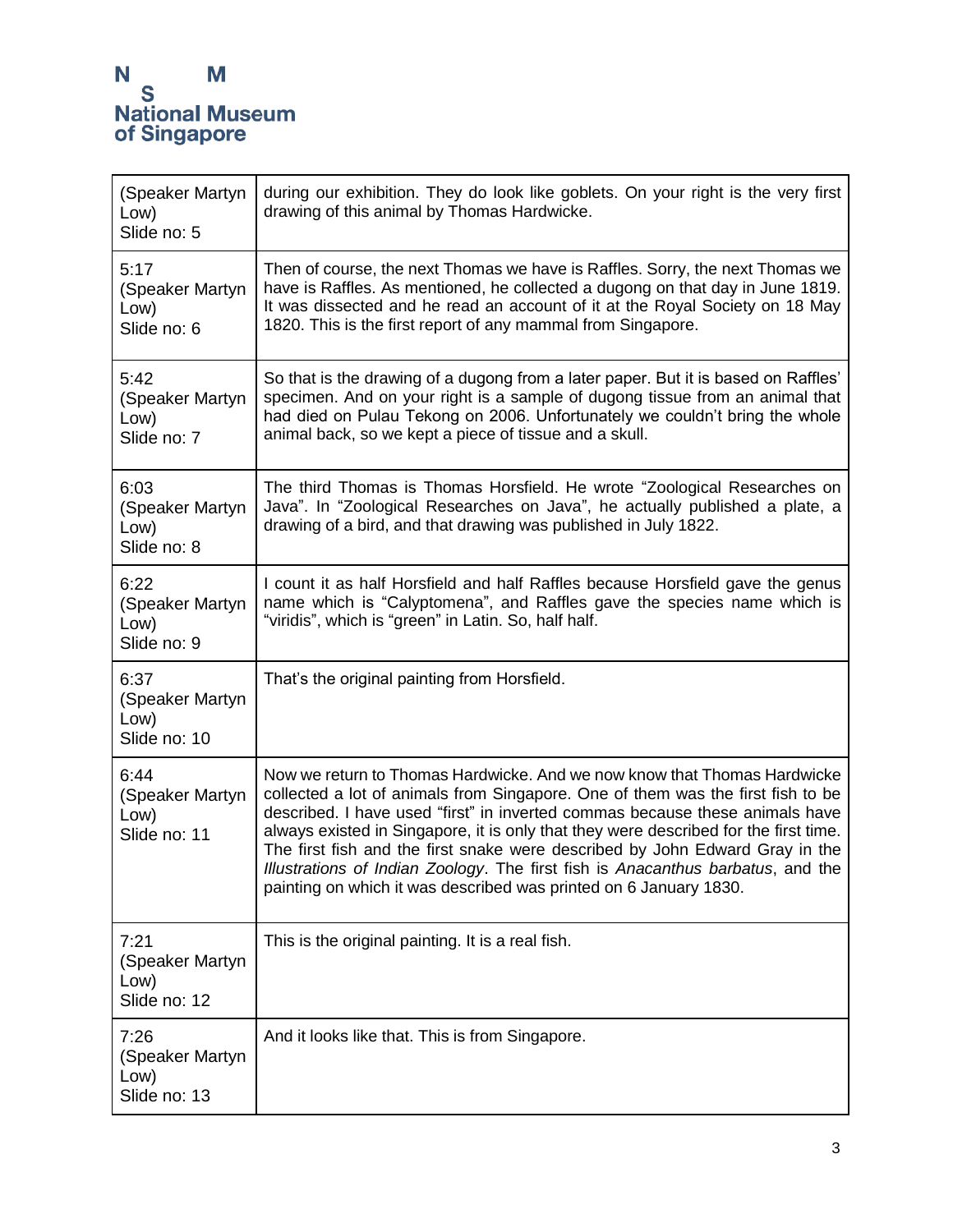| 7:30<br>(Speaker Martyn<br>Low)<br>Slide no: 14 | John Edward Gray also named the first snake. Which is now known as<br>Trimeresurus purpureomaculata, or maculatus sorry. It is commonly known as a<br>Shore Pit Viper. We also know that it was collected by Hardwicke. And this one<br>was published on 14 April 1832, so this is all quite early in the history of<br>Singapore.                                                                                                                                                            |
|-------------------------------------------------|-----------------------------------------------------------------------------------------------------------------------------------------------------------------------------------------------------------------------------------------------------------------------------------------------------------------------------------------------------------------------------------------------------------------------------------------------------------------------------------------------|
| 7:52<br>(Speaker Martyn<br>Low)<br>Slide no: 15 | That's the original painting, and that's the specimen.                                                                                                                                                                                                                                                                                                                                                                                                                                        |
| 7:58<br>(Speaker Martyn<br>Low)<br>Slide no: 16 | They are not, the next two are not Thomases, but they are closely connected to<br>Raffles and the other two Thomases. So Nathaniel Wallich was a Danish<br>botanist/doctor who was in charge of the Calcutta Botanical Gardens. And he<br>visited Singapore, and made many collections of Singapore plants which were<br>sent back to England. And from amongst these, J.D. Hooker, I think, which is the<br>man on the right, described the Singapore Fern as Tectaria singaporiana in 1827. |
| 8:33<br>(Speaker Martyn<br>Low)<br>Slide no: 17 | And that's the original painting and the specimen.                                                                                                                                                                                                                                                                                                                                                                                                                                            |
| 8:38<br>(Speaker Martyn<br>Low)<br>Slide no: 18 | So, in addition to these five to six men, on June, on that day in June 1819, which<br>we take as the first collecting event in Singapore, Raffles had with him two<br>Frenchmen. We have [Pierre] Diard and [Alfred] Duvaucel. And he met these two<br>Frenchmen in India, and they will be part of the story that comes next. It is a very<br>interesting story. But on that day in June 1819, there were at least three of them<br>in Singapore collecting.                                 |
| 9:12<br>(Speaker Martyn<br>Low)<br>Slide no: 19 | We now know that Diard or Duvacel made a painting of an animal from Singapore<br>and it is one of the earliest known paintings which has Singapore written on it<br>together with an animal.                                                                                                                                                                                                                                                                                                  |
| 9:27<br>(Speaker Martyn<br>Low)<br>Slide no: 20 | And that's unfortunately I can't tell you what it is. It will be on display at one of<br>the museums in Singapore later this year. I'm sorry, I haven't gotten the<br>permission to reproduce it, so you can look out for that, it is something to look<br>forward to. This would be the earliest labelled drawing of an animal from<br>Singapore.                                                                                                                                            |
| 9:51<br>(Speaker Martyn<br>Low)<br>Slide no: 21 | And just to summarise, because sometimes zoologists like to keep track of who<br>has been describing how many species. So Raffles gets five and a half of the first<br>animals, Hardwicke gets half, sorry Horsfield gets half, Hardwicke gets six.<br>Okay? So that's the earliest bits of natural history in Singapore from what we call<br>a Linnaean standpoint. So that means after Linnaeus, under the current                                                                          |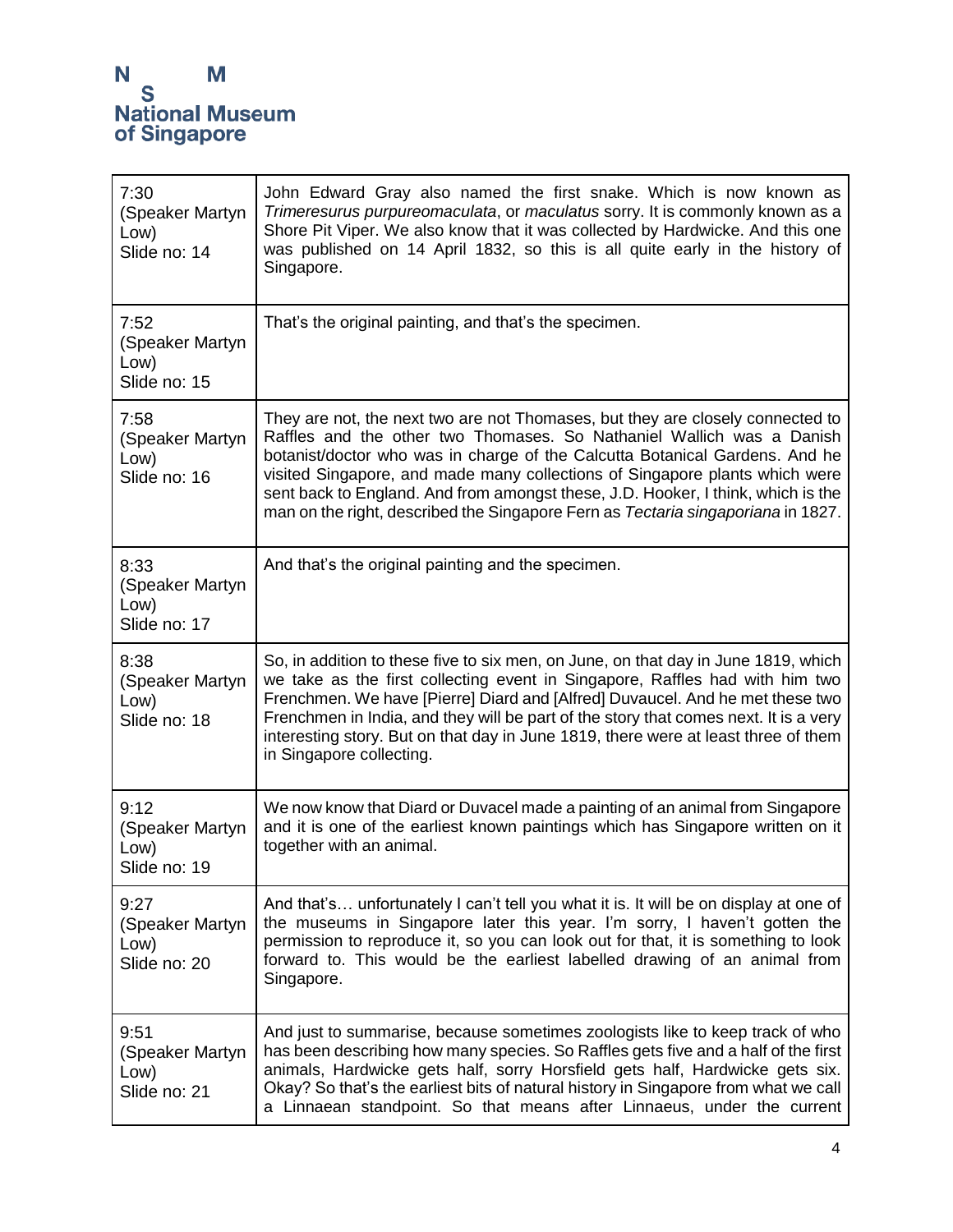|                                                  | framework of zoological or animal nomenclature.                                                                                                                                                                                                                                                                                                                                                                                                                                                                                                                                                                                                                                                                                                                                                                                                                                                                                                                                                                                                                                                                                                                                                 |
|--------------------------------------------------|-------------------------------------------------------------------------------------------------------------------------------------------------------------------------------------------------------------------------------------------------------------------------------------------------------------------------------------------------------------------------------------------------------------------------------------------------------------------------------------------------------------------------------------------------------------------------------------------------------------------------------------------------------------------------------------------------------------------------------------------------------------------------------------------------------------------------------------------------------------------------------------------------------------------------------------------------------------------------------------------------------------------------------------------------------------------------------------------------------------------------------------------------------------------------------------------------|
| 10:29<br>(Speaker Martyn<br>Low)<br>Slide no: 22 | And the next theme I want to explore is what was unique about Raffles? What<br>was special about him, was he special? And one of the things that I feel is an<br>accurate representation of him is that he was a collector of collectors. And this<br>was a fairly common thing at that time. During that time, they would hire local<br>collectors or local people to hunt animals, to collect plants. This is very well<br>known. Munshi Abdullah talks about what Raffles was doing while he was in<br>Singapore, in Indonesia.                                                                                                                                                                                                                                                                                                                                                                                                                                                                                                                                                                                                                                                              |
| 11:04<br>(Speaker Martyn<br>Low)<br>Slide no: 23 | But what sets Raffles apart is that he actually collected non-native, non-local<br>collectors. He managed to accumulate this group of Western collectors/explorers<br>who came to the East under him or around him, and he would get them to collect<br>for him. So amongst them would be people like [Joseph] Arnold. Arnold was a<br>botanist who was there when the first Rafflesia was collected. So that's why the<br>Rafflesia was named Rafflesia arnoldii. Half to Raffles, half to Arnold. There's of<br>course Thomas Horsfield, the two Frenchmen Diard and Duvacel. Then there's<br>also another famous botanist, [William] Jack, and Wallich. And through the two<br>of them is of course William Farquhar. Well, Farquhar, who never really got along<br>with Raffles. Almost all of these collectors who Raffles accumulated around him<br>led very short lives. All the botanists died before Raffles. Only Horsfield had a<br>very long and productive life. So now we know what Raffles' pattern of, you know,<br>how he did his natural history business. But what were some of the influences or<br>how did, what were some of the ideas about natural history that he had? |
| 12:27<br>(Speaker Martyn<br>Low)<br>Slide no: 24 | And I think one of the things that we can see, is that he was influenced by Joseph<br>Banks, who was President of the Royal Society. Joseph Banks is in many ways<br>a person who you know the Charles Darwin ideal of a surgeon naturalist on a<br>ship. Joseph Banks was kind of the first person who started that off when he<br>travelled on the <i>Endeavour</i> , which was captained by James Cook, which sailed<br>around the world. And of course Joseph Banks became a very famous person<br>after he came back to England. And many books have been written about the<br>Endeavour on Joseph Banks. But it is clear that Joseph Banks was in<br>correspondence with Raffles, at least until Joseph Banks died, which was not<br>very long after they started. But it is quite possible that Banks had an influence<br>on Raffles. The picture on the left is a replica of the Endeavour.                                                                                                                                                                                                                                                                                             |
| 13:29<br>(Speaker Martyn<br>Low)<br>Slide no: 25 | So Joseph Banks comes into Raffles' network. Well, there is a pattern here in the<br>accumulating of people around Raffles to help him with his natural history work.<br>And in many ways, there is a mirror of this about a century earlier and this of<br>course is [Carl] Linnaeus. And Linnaeus had his so-called apostles, he actually<br>called them apostles. Because in his mind he was sending them out into the<br>world, to bring back natural history. Linnaeus actually said that okay, I'm quoting.<br>And these are some of his apostles, there were many more than these. Most of<br>them or quite a number of them died of all kinds of infectious diseases while they<br>were overseas. So there is a pattern. Raffles was in many ways consciously or<br>subconsciously mimicking a pattern. And there is an intriguing link between                                                                                                                                                                                                                                                                                                                                         |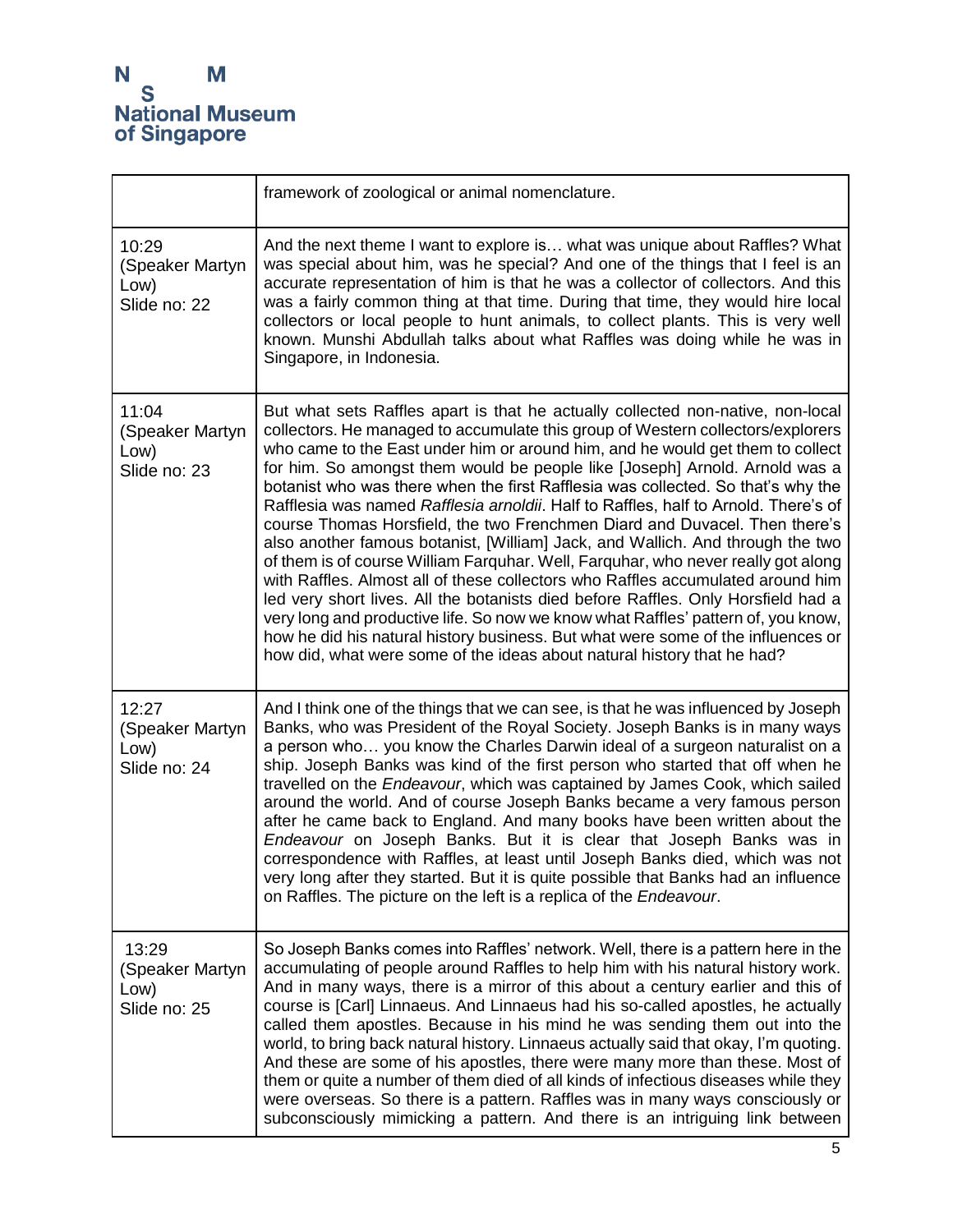|                                                  | Linnaeus and Raffles, and that link is Banks. Because Banks was directly in<br>connection or communication with Linnaeus.                                                                                                                                                                                                                                                                                                                                                                                                                                                                                                                                                                                 |
|--------------------------------------------------|-----------------------------------------------------------------------------------------------------------------------------------------------------------------------------------------------------------------------------------------------------------------------------------------------------------------------------------------------------------------------------------------------------------------------------------------------------------------------------------------------------------------------------------------------------------------------------------------------------------------------------------------------------------------------------------------------------------|
| 14:41<br>(Speaker Martyn<br>Low)<br>Slide no: 26 | So, this gives you a very quick summary of what I think were some of the<br>influences on Raffles and other naturalists and natural historians at the time.                                                                                                                                                                                                                                                                                                                                                                                                                                                                                                                                               |
| 14:54<br>(Speaker Martyn<br>Low)<br>Slide no: 27 | And now we go to the part about the tale of the tapir.                                                                                                                                                                                                                                                                                                                                                                                                                                                                                                                                                                                                                                                    |
| 15:02<br>(Speaker Martyn<br>Low)<br>Slide no: 28 | So Farquhar and Raffles never got along. And one of the reasons for them not<br>getting along was because of the competition to discover and describe new<br>animals. And it actually got pretty ugly. So, Farquhar sent a paper on the Malayan<br>Tapir to the Asiatic Researches in Calcutta. And it is dated 29 January 1816.<br>Raffles heard about this. He rings his friend up, Wallich, who we heard about<br>earlier. He asked Wallich to remove Farquhar's paper from the upcoming issue,<br>and put his own in. We do not know if Wallich ever replied to Raffles, maybe<br>Wallich felt that he was far away from Raffles enough that he didn't have to<br>bother. But score one for Farquhar. |
| 15:55<br>(Speaker Martyn<br>Low)<br>Slide no: 29 | So Farquhar's paper comes out in 1820, five years after it was submitted. And<br>he publishes a picture of a woodcut of the tapir and the skull. And this is the first<br>description of the Malayan Tapir.                                                                                                                                                                                                                                                                                                                                                                                                                                                                                               |
| 16:13<br>(Speaker Martyn<br>Low)<br>Slide no: 30 | And of course, in the Farquhar gallery [Goh Seng Choo gallery at the National<br>Museum of Singapore] there are the two tapirs, and it is very clear that there are<br>similarities between them. So again, first description of the Malayan Tapir                                                                                                                                                                                                                                                                                                                                                                                                                                                        |
| 16:23<br>(Speaker Martyn<br>Low)<br>Slide no: 31 | In English. Because George Cuvier published an account and a painting of the<br>tapir in March 1819. So that's a year, about a year before Farquhar. So how did<br>they scoop the English? How did the French scoop the English?                                                                                                                                                                                                                                                                                                                                                                                                                                                                          |
| 16:45<br>(Speaker Martyn<br>Low)<br>Slide no: 32 | Diard and Duvacel were both closely connected to Cuvier. It was not very wise<br>of Raffles to hire them as collectors, but which he did. And we know that Diard<br>copied Farquhar's manuscript while he was sitting in India, and sent them to his<br>former teacher. So that is where Cuvier got his information from.                                                                                                                                                                                                                                                                                                                                                                                 |
| 17:12<br>(Speaker Martyn<br>Low)<br>Slide no: 33 | And to make it worse, Frenchman number four, [Gaëtan] Desmarest, gave the<br>tapir its scientific name. So he basically cites Cuvier's account, and he gave it a<br>Latin name which I underlined, and that is recognised as the scientific name of<br>the tapir today, and it's still the scientific name that is used. So okay, so the                                                                                                                                                                                                                                                                                                                                                                  |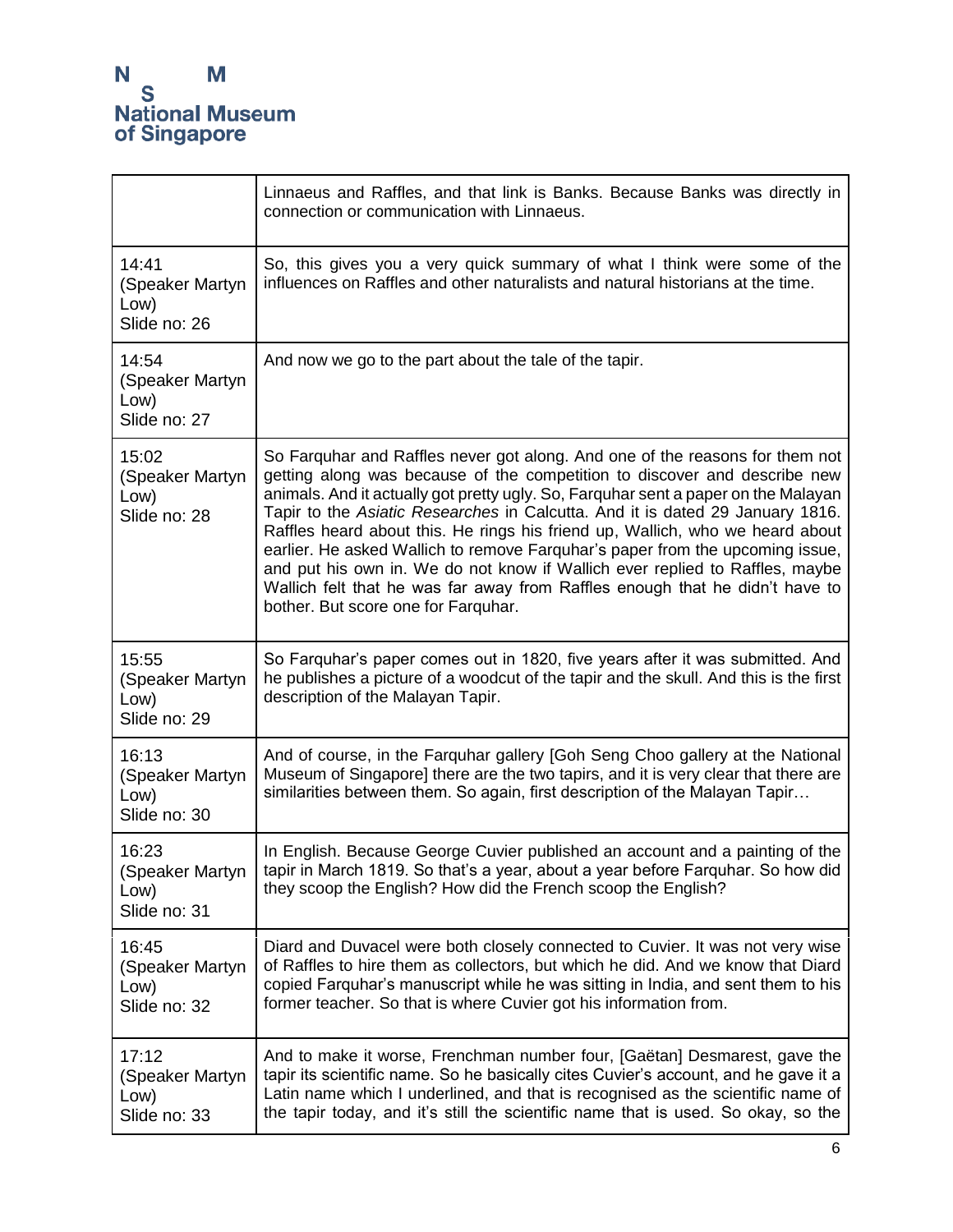|                                                  | English lose. The French are in the lead. And then we have the eunuch which I<br>promised you in the summary of the talk.                                                                                                                                                                                                                                                                                                                                                                                                                                                                      |
|--------------------------------------------------|------------------------------------------------------------------------------------------------------------------------------------------------------------------------------------------------------------------------------------------------------------------------------------------------------------------------------------------------------------------------------------------------------------------------------------------------------------------------------------------------------------------------------------------------------------------------------------------------|
| 17:42<br>(Speaker Martyn<br>Low)<br>Slide no: 34 | So Zheng He was a eunuch, sailing as commander of Emperor Yong. Sorry,<br>pardon my Chinese pronunciations, I'm really bad at Chinese. He was an admiral<br>in Emperor Yongle's treasure ship fleet, which there is a replica of it at the<br>Maritime Experiential Museum in Sentosa. So this is a modern rendition of what<br>Zheng He is thought to look like. And these treasure ships were truly amazing, I<br>mean, they are known to have been large enough to be able to transport giraffes<br>back from East Africa, like the replica shows.                                          |
| 18:22<br>(Speaker Martyn<br>Low)<br>Slide no: 35 | And we know they came to Southeast Asia. The accounts were written up mainly<br>by Ma Huan.                                                                                                                                                                                                                                                                                                                                                                                                                                                                                                    |
| 18:29<br>(Speaker Martyn<br>Low)<br>Slide no: 36 | Ma Huan was a translator for Zheng He. This was published in the "Yingya"<br>Shenglan".                                                                                                                                                                                                                                                                                                                                                                                                                                                                                                        |
| 18:42<br>(Speaker Martyn<br>Low)<br>Slide no: 37 | And in one of these volumes, Ma Huan talks about the divine stag. He says "In<br>the mountains of this country a supernatural animal is found, called the divine<br>stag. It looks like a large pig and is about three feet high; the forepart of the body<br>is black, the hind part white and the hair is sleek, short and very fine. The mouth<br>is like that of a pig, but not flat in front; the hoofs have three grooves and it only<br>eats plants." Of course to us today it is very obvious what is this. But it took a<br>long time before anyone figured out what this animal was. |
| 19:19<br>(Speaker Martyn<br>Low)<br>Slide no: 38 | This animal, the divine stag, which is "shen $\text{lu}$ " (神鹿), was identified by Qu<br>Molin in 1879 in a book.                                                                                                                                                                                                                                                                                                                                                                                                                                                                              |
| 19:29<br>(Speaker Martyn<br>Low)<br>Slide no: 39 | And this is Qu Molin. That was the Chinese name he gave himself. We know<br>this is his Chinese name because he stamped it in two of his books. And he<br>was a Dutch translator and linguist working in Indonesia, had an interest<br>obviously in the travels of Zheng He and Ma Huan. And he first identified the<br>divine stag as the Malayan Tapir. But that still leaves the question of how do<br>you jump from divine stag to Malayan Tapir in terms of the nomenclature.                                                                                                             |
| 20:03<br>(Speaker Martyn<br>Low)<br>Slide no: 40 | So we enter another Englishman, this one an administrator. His name is William<br>George Maxwell. And he analysed the etymology of the name.                                                                                                                                                                                                                                                                                                                                                                                                                                                   |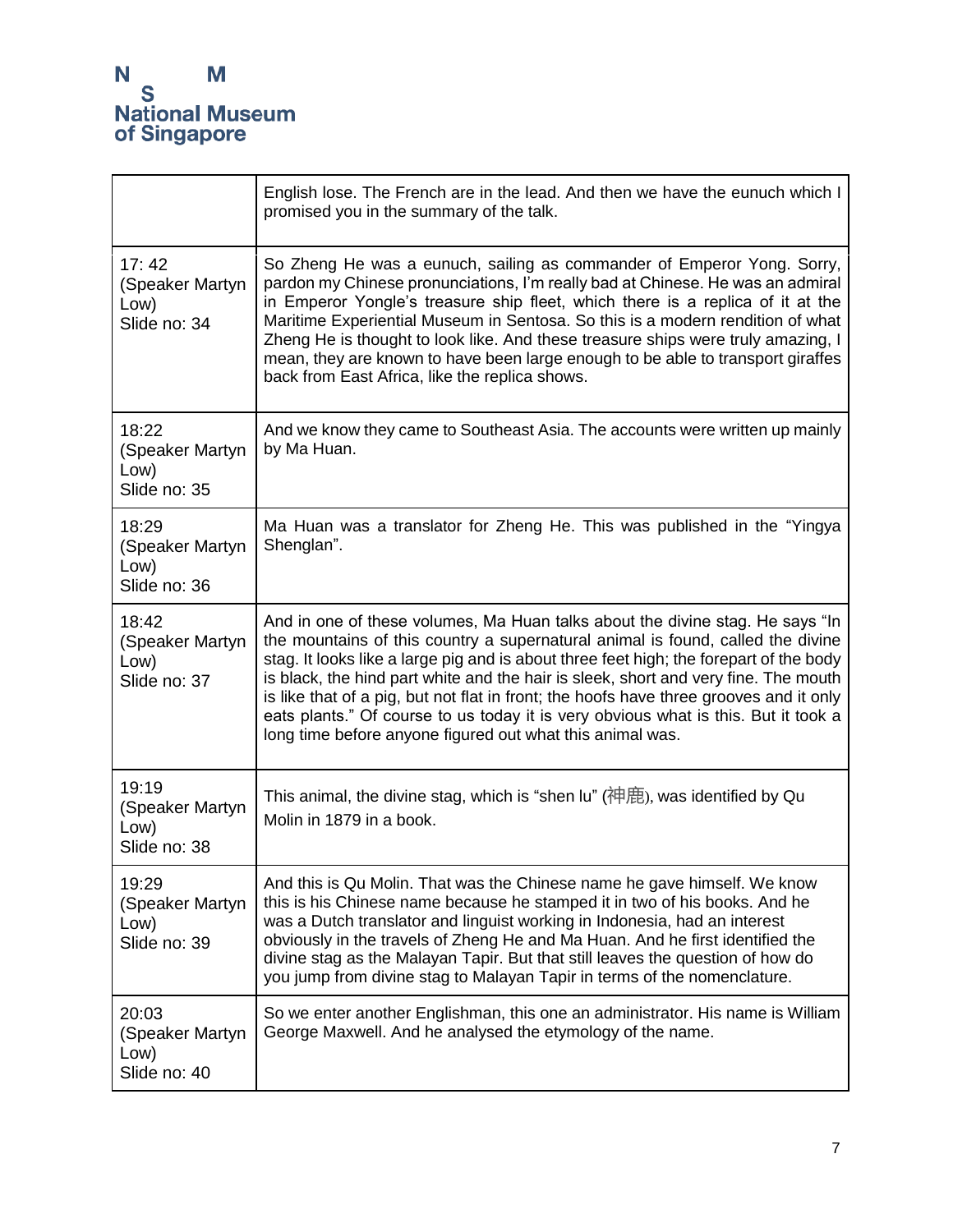| 20:16<br>(Speaker Martyn<br>Low)<br>Slide no: 41 | And he came to the conclusion that it is because Ma Huan spoke Hainanese.<br>So as you can see from the page where he talks about identifying the divine<br>stag, Maxwell could actually read and write several languages. You have Jawi<br>at the top, because that was how Malay is rendered. And he writes about the<br>"tenok". And then he writes in Chinese, and then he writes about Hainanese<br>pronunciations. So Maxwell was quite a remarkable person. And he concluded<br>that if you pronounce "tian lu" (神鹿) in Hainanese, you get "tenok" or "tinok", or<br>some such similar pronunciation, and they were basically transliterating the<br>local name that they heard for the tapir into Chinese characters that they could<br>write. And that's how you get the divine stag.                                                                                                                                                                                                                                                                                                                                                                                                                                         |
|--------------------------------------------------|----------------------------------------------------------------------------------------------------------------------------------------------------------------------------------------------------------------------------------------------------------------------------------------------------------------------------------------------------------------------------------------------------------------------------------------------------------------------------------------------------------------------------------------------------------------------------------------------------------------------------------------------------------------------------------------------------------------------------------------------------------------------------------------------------------------------------------------------------------------------------------------------------------------------------------------------------------------------------------------------------------------------------------------------------------------------------------------------------------------------------------------------------------------------------------------------------------------------------------------|
| 20:18<br>(Speaker Martyn<br>Low)<br>Slide no: 42 | And Maxwell of course provided another example to back up his hypothesis.<br>And this is also from Ma Huan. Ma Huan uses these two characters, which in<br>Chinese is pronounced as "yam-pa" or something similar. And he describes it<br>as a mango-like fruit. And if you pronounce it in Hainanese, you'll get "jan-bu" or<br>"jambu" which is guava in English. So, quite likely that was the case.                                                                                                                                                                                                                                                                                                                                                                                                                                                                                                                                                                                                                                                                                                                                                                                                                                |
| 21:46<br>(Speaker Martyn<br>Low)<br>Slide no: 43 | And basically we have four centuries of natural history of Singapore and the<br>region. So you go from Zheng He to Farquhar. Farquhar's paper, his<br>manuscript is dated 1816. The earliest known preface of the "Yingya Shenglan"<br>is 1416, so it's 400 years.                                                                                                                                                                                                                                                                                                                                                                                                                                                                                                                                                                                                                                                                                                                                                                                                                                                                                                                                                                     |
| 22:09<br>(Speaker Martyn<br>Low)<br>Slide no: 44 | So the final theme I would like to explore is what is natural history good for<br>then? I mean I enjoy digging up old books, old references, finding old pictures. I<br>just found one this morning which I will show you later.                                                                                                                                                                                                                                                                                                                                                                                                                                                                                                                                                                                                                                                                                                                                                                                                                                                                                                                                                                                                       |
| 22:30<br>(Speaker Martyn<br>Low)<br>Slide no: 45 | But what is it good for? And I would like to suggest that apart from it being fun,<br>personally, I think when we start looking at the different strands, different<br>threads of stories that have taken place over the years, which is history, and we<br>follow them backwards in time, we realise that they start to<br>interconnect/interweave, and you never really know where you might end up<br>but as you see the interconnections and how they interweave, you realise that<br>they are part of a larger story. And of course, if you go far back enough, if you<br>look from far back enough, what we call big picture history, you actually see big<br>themes, big patterns taking place. But if you go back and you zoom in, you<br>realise that these strands, these stories as they interweave, they actually make<br>up a tapestry. They make up a painting or a picture. And I think, this is one of<br>those things that is very hard to sell to people you want to ask for grant money,<br>but you never know where you're going to get, or you never know where you<br>might end up. But I think there is much fruitful research to be had by digging for<br>older and older "firsts", as I have phrased it here. |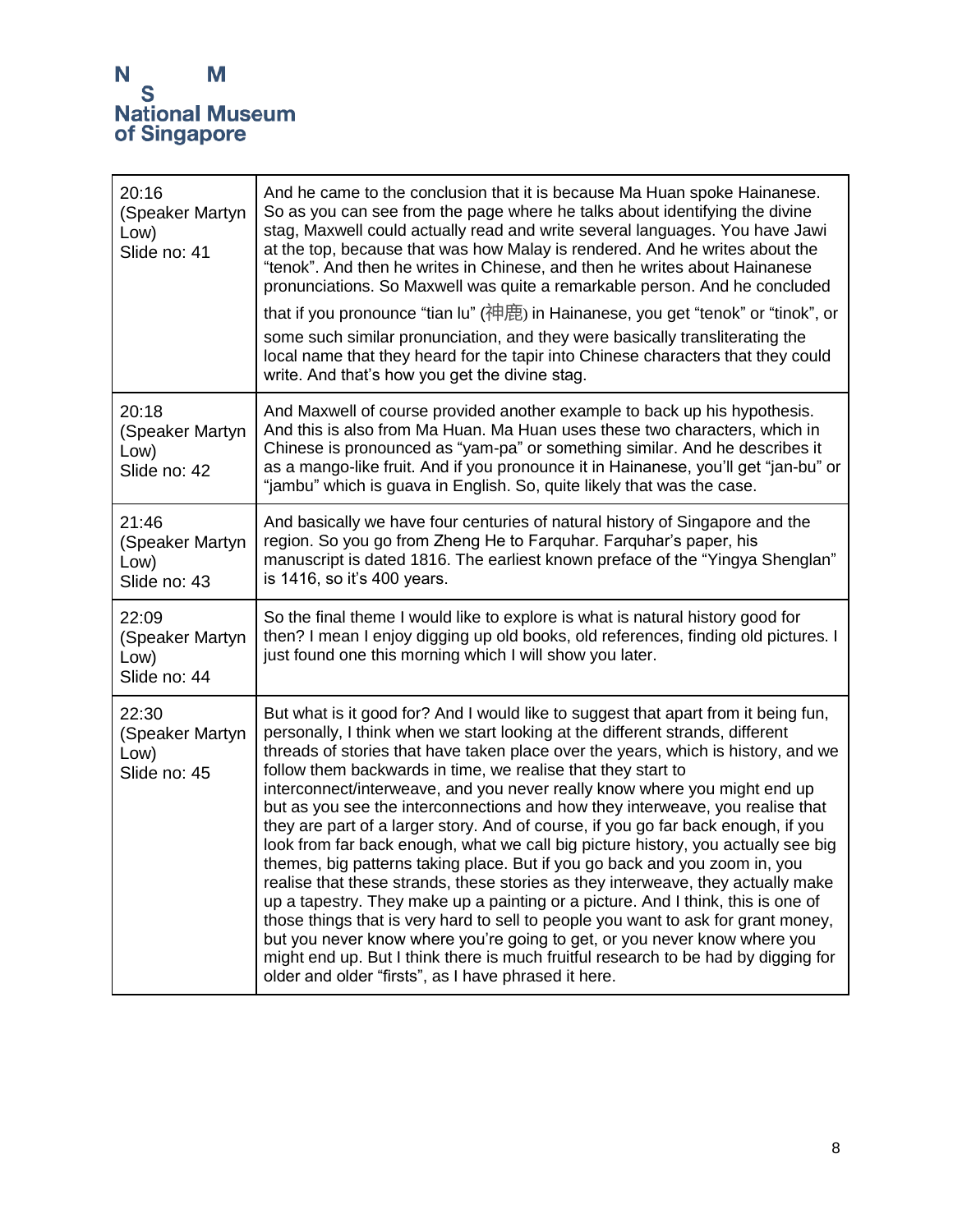| 23:58<br>(Speaker Martyn<br>Low)<br>Slide no: 46 | So I'll give you an example. I've known about this question for a while, but I only<br>managed to find, to put one more piece into the puzzle today, this very morning<br>actually. William Marsden wrote The History of Sumatra. So his first edition was<br>from 1783. And he listed, just in words, the "kuda-ayer"; "kuda-ayer" is of<br>course "water horse", and he translated that into hippopotamus, which is "river<br>horse" in Greek. And when his book came out, Cuvier was of course puzzled by<br>what Marsden said because as far as Cuvier knew, the hippopotamus was only<br>found in Africa. So Cuvier wrote not very nice reviews about Marsden's work,<br>saying Marsden is you know, making up stories, couldn't have possibly seen a<br>hippopotamus. But some more recent researchers think that Marsden was<br>actually talking about the tapir when he said "water horse". And Marsden says<br>that his information came from a person called Walfeld who had a drawing of it,<br>which I really would like to see if any of you know where it is. So, it's something<br>I'm looking for, but Walfeld actually drew this animal from Sumatra when he<br>was serving the coast of Sumatra, and this was where Marsden found the<br>information. Marsden, in his third edition of 1811, gives a more extended<br>description of the water horse, and it is fairly clear that it is the tapir. |
|--------------------------------------------------|----------------------------------------------------------------------------------------------------------------------------------------------------------------------------------------------------------------------------------------------------------------------------------------------------------------------------------------------------------------------------------------------------------------------------------------------------------------------------------------------------------------------------------------------------------------------------------------------------------------------------------------------------------------------------------------------------------------------------------------------------------------------------------------------------------------------------------------------------------------------------------------------------------------------------------------------------------------------------------------------------------------------------------------------------------------------------------------------------------------------------------------------------------------------------------------------------------------------------------------------------------------------------------------------------------------------------------------------------------------------------------------------------------------------|
| 25:45<br>(Speaker Martyn<br>Low)<br>Slide no: 47 | So, that would make in the European language, at least, Marsden's one of the<br>oldest, or the oldest. At that time, Cuvier said of Marsden's work that he<br>basically confused a hippopotamus, and strangely Cuvier said that he confused<br>the hippopotamus with a creature known as the "succotyro" that was published<br>in a book by Newhoff. And just this morning, I was digging around because I<br>had some time, I managed to find Newhoff's book online, and I have a picture<br>of the "succotyro".                                                                                                                                                                                                                                                                                                                                                                                                                                                                                                                                                                                                                                                                                                                                                                                                                                                                                                    |
| 26:23<br>(Speaker Martyn<br>Low)<br>Slide no: 48 | And here it is. So Marsden, sorry, Newhoff says that the name came to him<br>from the Chinese. So that's another strange puzzling question there. And this is<br>my last slide, so I do not have an answer for you. It is something that I would<br>like to find out, and maybe in the months to come, there will be an answer to it. I<br>was just running by this name this morning because Newhoff said that it came<br>from Chinese. So I was running it by my colleague who is quite good in Chinese<br>matters. And the only thing that he could come up with was that possibly<br>Newhoff could have asked a local Chinese what this animal was and his reply<br>was he basically said it was a very big cow, "shi hen da niu", and that<br>somehow ended up as "succotyro". That is the only thing we could come up<br>with at the moment. So I hope you have enjoyed this tale or these tales. Thank<br>you.                                                                                                                                                                                                                                                                                                                                                                                                                                                                                                |
| 27:46<br>(Speaker Martyn<br>Low)                 | So I know it's a bit short, so you have more time to ask questions, I'm more<br>than happy.                                                                                                                                                                                                                                                                                                                                                                                                                                                                                                                                                                                                                                                                                                                                                                                                                                                                                                                                                                                                                                                                                                                                                                                                                                                                                                                          |
| 28:13<br>(Audience)                              | You know in the William Marsden slide you showed that image. So where was<br>that taken from?                                                                                                                                                                                                                                                                                                                                                                                                                                                                                                                                                                                                                                                                                                                                                                                                                                                                                                                                                                                                                                                                                                                                                                                                                                                                                                                        |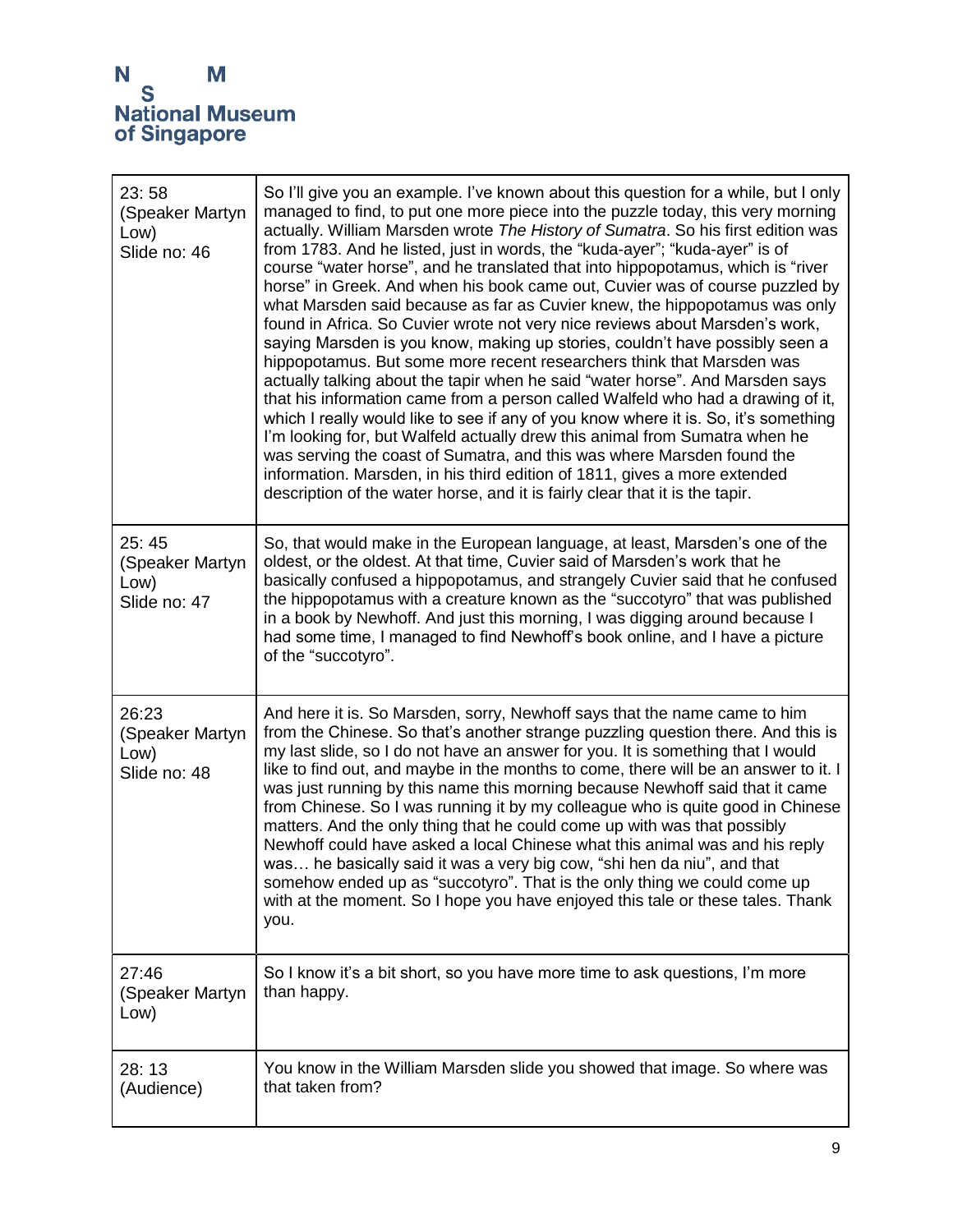| 28:19<br>(Speaker Martyn<br>Low) | Sorry, yes, so this image is from, no this is a very recent 1900 book. A very<br>recent 1900 book. But the name "kuda-ayer" was still used at that time for the<br>tapir. Sorry I forgot to mention that. This was from J.G. Woods Natural History I<br>think. 1900.                                                                                                                                                                                                                                                                                                                                                 |
|----------------------------------|----------------------------------------------------------------------------------------------------------------------------------------------------------------------------------------------------------------------------------------------------------------------------------------------------------------------------------------------------------------------------------------------------------------------------------------------------------------------------------------------------------------------------------------------------------------------------------------------------------------------|
| 28:48<br>(Audience)              | Can I ask, can we still see the Singapore Fern in Singapore today? Is it still<br>found?                                                                                                                                                                                                                                                                                                                                                                                                                                                                                                                             |
| 29:05<br>(Speaker Martyn<br>Low) | Yes it is still found in Singapore, yes it is not particularly endangered or<br>anything, sorry about that. But the Green Broadbill is extinct from Singapore, or<br>extinct in Singapore. It is still found in other Southeast Asian countries, but it is<br>extinct from Singapore. This one is still fairly common (refers to first fish slide),<br>as is the snake. Yeah, just the broadbill. Even dugongs are still fairly abundant,<br>in the sense that we see feeding trails in the seagrass meadows around<br>Singapore. We don't actually see the animals, but you see the what's left after<br>they feed. |
| 29:55<br>(Audience)              | Maxwell's analysis of the origin of the word, in all the different languages, when<br>was that?                                                                                                                                                                                                                                                                                                                                                                                                                                                                                                                      |
| 30:01<br>(Speaker Martyn<br>Low) | 1909. I actually wanted to talk, or let me just show you this stamp, which I put in<br>here so the stamp on the right shows a little tapir, and by coincidence the<br>British North Borneo issued the stamp in 1909. So it kind of like commemorates<br>Maxwell's paper. But the stamp itself is an enigma because the Malayan Tapir<br>is not known from Borneo, in recent times, it is known as fossils but not as a<br>living animal. So why they would have put that on their stamp is another<br>interesting question.                                                                                          |
| 30:49<br>(Audience)              | How big is a dugong?                                                                                                                                                                                                                                                                                                                                                                                                                                                                                                                                                                                                 |
| 30:51<br>(Speaker Martyn<br>Low) | The dugong is about this (gestures height) when I'm horizontal. Raffles actually<br>said that his was eight feet. Yeah, eight feet. So, two more feet. We have one in<br>the museum if you want to come and visit. I mean the skeleton. Sorry, the Lee<br>Kong Chian Natural History Museum.                                                                                                                                                                                                                                                                                                                         |
| 31:14<br>(Audience)              | You mentioned that Raffles collected collectors and most of his collectors were<br>Europeans. So were there any other people?                                                                                                                                                                                                                                                                                                                                                                                                                                                                                        |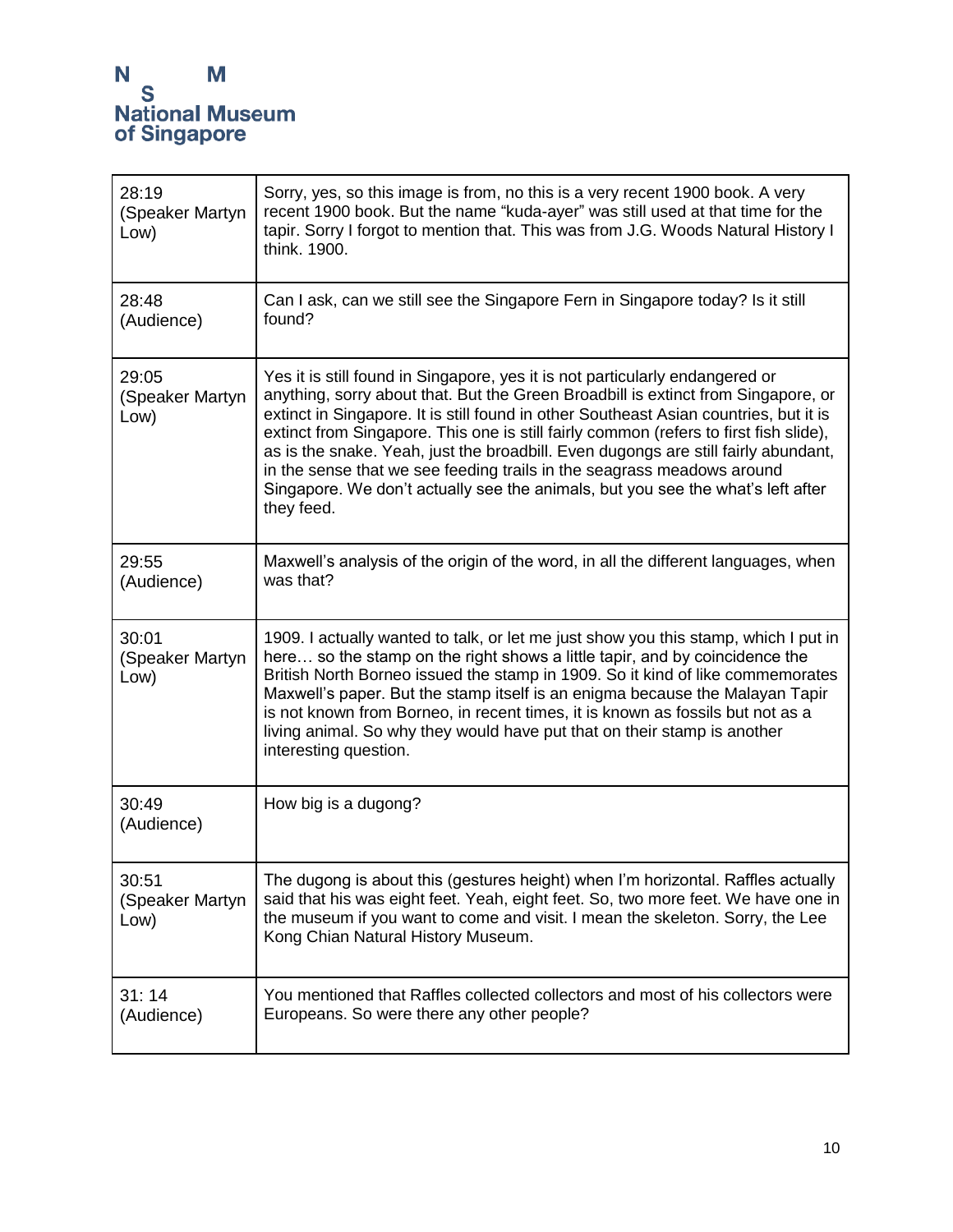| 31:22<br>(Speaker Martyn<br>Low) | Oh no, what I was trying to say is Raffles was not unique in hiring local people<br>to collect for him. Because almost everyone was doing that. They would pay<br>locals to collect shells and animals, monkeys for pets, birds, that was a normal<br>thing to do. What was abnormal about Raffles was that he would actually pay<br>Europeans to collect for him. Because there were lots of explorers coming to<br>this region during that time from Europe. But Raffles was unique in paying<br>those explorers to collect for him.                                                                                                                                                                                                                                                                                                                                                                                                                                                                                                                                                                                                                                                                                                                                                        |
|----------------------------------|-----------------------------------------------------------------------------------------------------------------------------------------------------------------------------------------------------------------------------------------------------------------------------------------------------------------------------------------------------------------------------------------------------------------------------------------------------------------------------------------------------------------------------------------------------------------------------------------------------------------------------------------------------------------------------------------------------------------------------------------------------------------------------------------------------------------------------------------------------------------------------------------------------------------------------------------------------------------------------------------------------------------------------------------------------------------------------------------------------------------------------------------------------------------------------------------------------------------------------------------------------------------------------------------------|
| 32:07<br>(Audience)              | Were there any other rivalries in terms of natural history between Raffles and<br>Farquhar?                                                                                                                                                                                                                                                                                                                                                                                                                                                                                                                                                                                                                                                                                                                                                                                                                                                                                                                                                                                                                                                                                                                                                                                                   |
| 32:12<br>(Speaker Martyn<br>Low) | I think there might, I'm not sure about that, besides the tapir, there might have<br>been one or two others. I can't remember offhand, sorry.                                                                                                                                                                                                                                                                                                                                                                                                                                                                                                                                                                                                                                                                                                                                                                                                                                                                                                                                                                                                                                                                                                                                                 |
| 32:26<br>(Audience)              | This is the first time I'm learning that Raffles had such interest in natural history,<br>because usually we would think of him as someone who came here for the<br>economy, to develop Singapore. So what was his allocation of his work? Was<br>this more of a sideline kind of thing or?                                                                                                                                                                                                                                                                                                                                                                                                                                                                                                                                                                                                                                                                                                                                                                                                                                                                                                                                                                                                   |
| 32:49<br>(Speaker Martyn<br>Low) | Let me give you two quotes. One is from Raffles. Raffles himself said towards<br>the end when he kind of got sidelined in Singapore's politics that he has, I'm<br>paraphrasing here, but he basically said he has enough of politics, he has<br>enough of humans, but at least he has his animals. At least he has nature. I<br>think that is very telling. I think the other quote is from Nigel Barley. The<br>sword Nigel Barley has a book from 1999 on Raffles, sorry The Golden<br>Sword or something. And Nigel Barley actually says that the way to understand<br>Raffles' collecting, not just of natural history but all his ethnographic cultural<br>material, is through his natural history. So by looking at what Raffles collected<br>in terms of natural history, it actually informs his way of thinking, what was<br>going through his mind. To answer your question directly, as an administrator, I<br>think they would have had some time but most of it would have been done by<br>people he was paying to do. So Munshi Abdullah has an extensive account of<br>that. And the recent book that was published by the ACM for their Revisiting<br>Raffles exhibition, talks about a possible scene of what he, how his natural<br>history activities were taking place. |
| 34:28<br>(Audience)              | It is interesting because it is almost like imagining someone like the PM writing<br>a paper about the biological findings in Singapore. So it's quite                                                                                                                                                                                                                                                                                                                                                                                                                                                                                                                                                                                                                                                                                                                                                                                                                                                                                                                                                                                                                                                                                                                                        |
| 34:39<br>(Speaker Martyn<br>Low) | I think because of the world we live in now, we have a lot less time to devote to<br>other things. But in the past, people always had other interests, people have<br>been, have had a wider breadth of activities in their daily lives. The Emperor<br>who recently abdicated, Akihito, he is a marine biologist, he has described<br>several fish, some even from Singapore. So I think we have come to a point<br>where we are so focused, or we believe that being focused on one thing is the                                                                                                                                                                                                                                                                                                                                                                                                                                                                                                                                                                                                                                                                                                                                                                                            |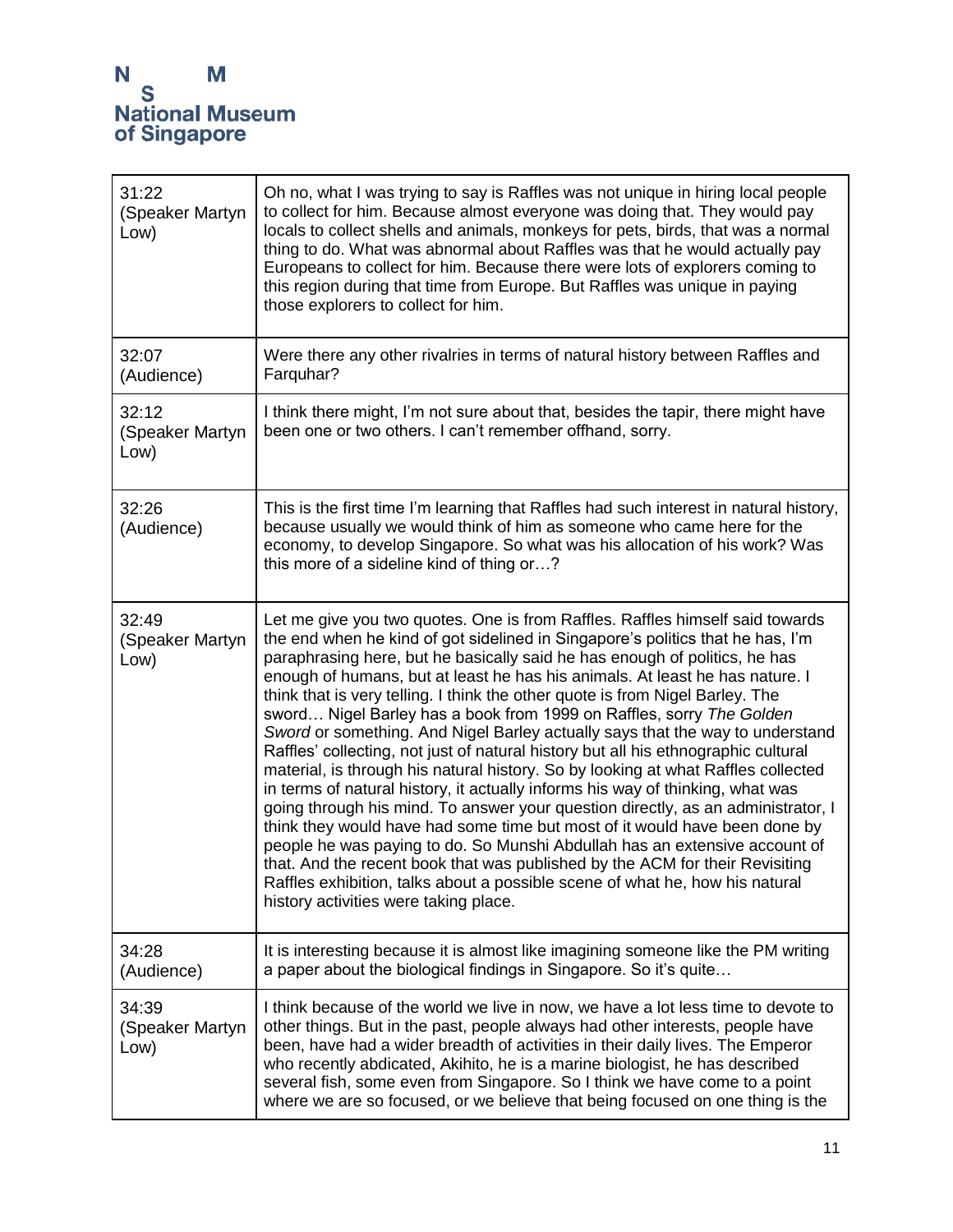|                                  | best outcome. But in the past, off the top of my head I can't think of any<br>administrator or politicians who also indulged in natural history. I can think of a<br>lot of diplomats. I think we have become more narrow in our lives, in our<br>interests.                                                                                                                                                                                                                                                                                                                                                                                                                                                                                                                                                                                                                                                                                                                                                                                                                                                                                                                                                                                                                                                                                                                                                                                                                                                                                                                                                                                                                                                                                                                                                                                                                                                                                                                                                                                                                                                                                                                                                                    |
|----------------------------------|---------------------------------------------------------------------------------------------------------------------------------------------------------------------------------------------------------------------------------------------------------------------------------------------------------------------------------------------------------------------------------------------------------------------------------------------------------------------------------------------------------------------------------------------------------------------------------------------------------------------------------------------------------------------------------------------------------------------------------------------------------------------------------------------------------------------------------------------------------------------------------------------------------------------------------------------------------------------------------------------------------------------------------------------------------------------------------------------------------------------------------------------------------------------------------------------------------------------------------------------------------------------------------------------------------------------------------------------------------------------------------------------------------------------------------------------------------------------------------------------------------------------------------------------------------------------------------------------------------------------------------------------------------------------------------------------------------------------------------------------------------------------------------------------------------------------------------------------------------------------------------------------------------------------------------------------------------------------------------------------------------------------------------------------------------------------------------------------------------------------------------------------------------------------------------------------------------------------------------|
| 35:41<br>(Audience)              | Regarding the hiring of the Europeans to do the collection for him, what was the<br>main reason for him doing that as compared to him hiring a local? Does it have<br>anything to do with cultural superiority?                                                                                                                                                                                                                                                                                                                                                                                                                                                                                                                                                                                                                                                                                                                                                                                                                                                                                                                                                                                                                                                                                                                                                                                                                                                                                                                                                                                                                                                                                                                                                                                                                                                                                                                                                                                                                                                                                                                                                                                                                 |
| 35:59<br>(Speaker Martyn<br>Low) | Maybe a bit of that. I don't know, I'm not, I can't answer that, I can't answer the<br>cultural superiority part. But I think if you go up to the gallery where Farquhar's<br>paintings are, and if you can get hold of several books that have been written<br>on the collection, I think the most recent one was by John Bastin and EDM.<br>They actually talk about the way that the paintings were made. And a lot of<br>these paintings were done by Chinese artists and local artists. And you can tell<br>that if you compare them to what we would consider to be zoological drawings,<br>there is a big gap, like if we look at the drawing by, that is published in Cuvier,<br>that is a fairly anatomically correct tapir, but if you compare it to this, you see<br>that there is a difference. And I think it is not about cultural superiority but about<br>the way the training took place, the way the milieu they have been sitting in.<br>Of course we cannot deny that the zoological framework that we are using even<br>till today is a European concept. Linnaean taxonomy and nomenclature is a<br>European concept. But because they were being trained in it, at the centre of it,<br>the way they perceive the world is very different. I once asked my father this<br>question. Why is it that before Da Vinci, people could draw humans, but they<br>looked wrong. But when Da Vinci came along, suddenly you could have<br>anatomically correct drawings, and it is not as simple as what you see, but also<br>the way you think and you perceive, and of course with the enlightenment came<br>things like you know people are dissecting cadavers and bodies. And once you<br>start doing that, you realise that what you see on the skin has a deeper basis to<br>it. So it's not as simple as you know, it is a very complex issue. But I think<br>because Raffles hired Europeans to do this, things were different. I think<br>because of that, the drawings that came out of that, not this one, the drawings<br>that came out of it, the way collecting was done, the way the animals were<br>preserved for example, there would have been differences. Does that answer<br>your question? |
| 38:41<br>(Audience)              | Just wondering whether you know why Farquhar's paper took five years to be<br>published?                                                                                                                                                                                                                                                                                                                                                                                                                                                                                                                                                                                                                                                                                                                                                                                                                                                                                                                                                                                                                                                                                                                                                                                                                                                                                                                                                                                                                                                                                                                                                                                                                                                                                                                                                                                                                                                                                                                                                                                                                                                                                                                                        |
| 38:45<br>(Speaker Martyn<br>Low) | I don't know, I mean back in the day, they could have been waiting for more<br>papers or to have enough papers so that they could publish it to make it<br>economically worthwhile. So the sponge, Hardwicke's sponge paper was, from<br>what I can remember, so I mentioned that it was read in November. So it was<br>read before the Society in November 1819. It was sent to the same journal,<br>Asiatic Researches, it came out in 1822. So it still took four years. So maybe<br>Asiatic Researches was slow. So what happened actually was the description<br>of the sponge, which was read at the meeting, was published in two other<br>places a year later because these were like monthly newspaper-like-things. And<br>they actually published the minutes of the meeting. So the first description of                                                                                                                                                                                                                                                                                                                                                                                                                                                                                                                                                                                                                                                                                                                                                                                                                                                                                                                                                                                                                                                                                                                                                                                                                                                                                                                                                                                                             |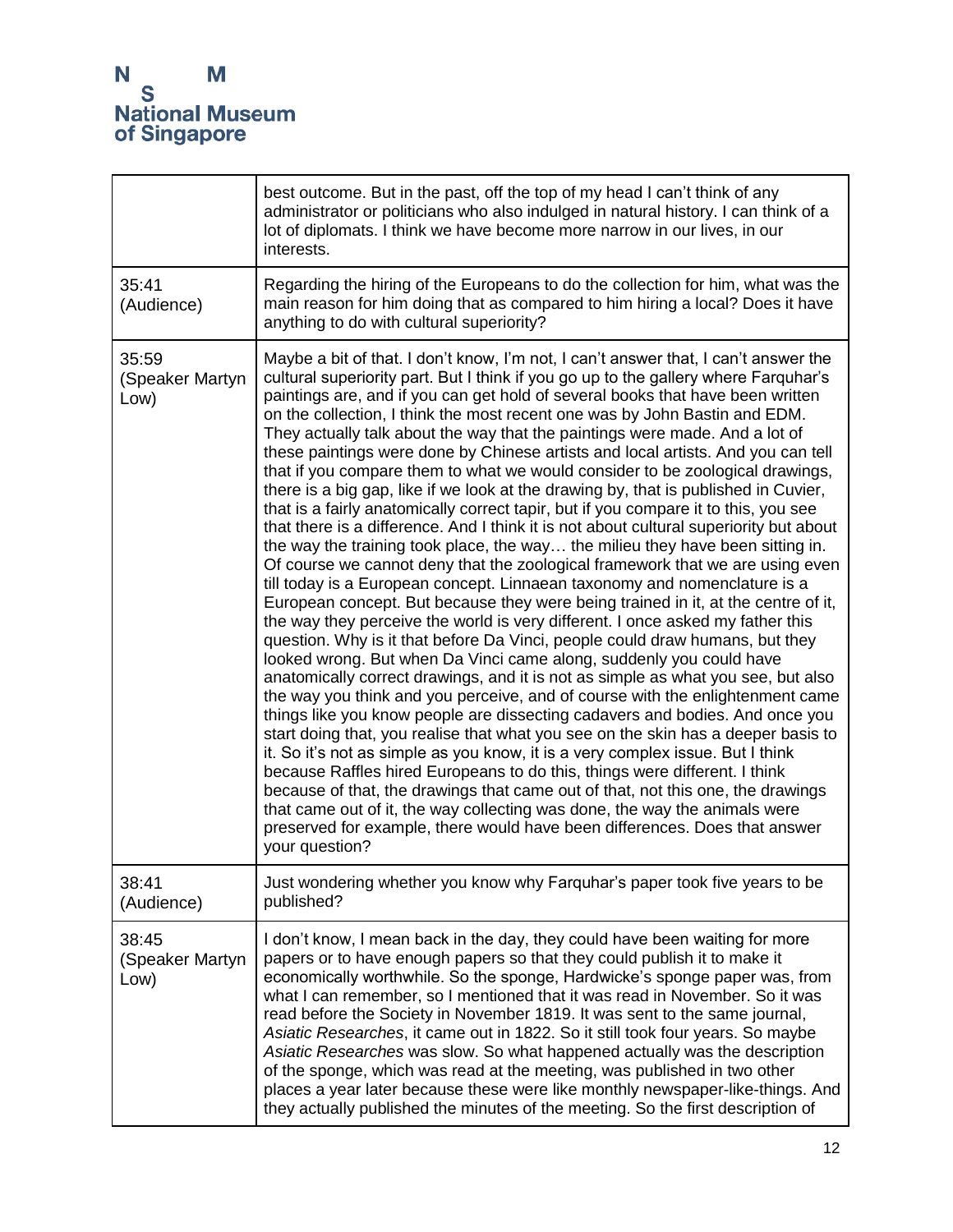|                                  | the sponge that was published actually dates to those two little publications, but<br>the one with the painting and the full description only came out three years<br>later. Even today, things can take a while to get published, I mean it does<br>happen.                                                                                                                                                                                                                                                                                                                                                                                                                                                                                                                                                                                                                                                                                                                                                                                                                                                                                                                                                                                                                                                                                                                                                                                        |
|----------------------------------|-----------------------------------------------------------------------------------------------------------------------------------------------------------------------------------------------------------------------------------------------------------------------------------------------------------------------------------------------------------------------------------------------------------------------------------------------------------------------------------------------------------------------------------------------------------------------------------------------------------------------------------------------------------------------------------------------------------------------------------------------------------------------------------------------------------------------------------------------------------------------------------------------------------------------------------------------------------------------------------------------------------------------------------------------------------------------------------------------------------------------------------------------------------------------------------------------------------------------------------------------------------------------------------------------------------------------------------------------------------------------------------------------------------------------------------------------------|
| 40:05                            | When they present their findings, do they usually make their observations in                                                                                                                                                                                                                                                                                                                                                                                                                                                                                                                                                                                                                                                                                                                                                                                                                                                                                                                                                                                                                                                                                                                                                                                                                                                                                                                                                                        |
| (Audience)                       | writing or do they bring the specimens to the meetings?                                                                                                                                                                                                                                                                                                                                                                                                                                                                                                                                                                                                                                                                                                                                                                                                                                                                                                                                                                                                                                                                                                                                                                                                                                                                                                                                                                                             |
| 40:16<br>(Speaker Martyn<br>Low) | That is a very interesting question. So, almost all old papers and a few of those,<br>even today I think some of the more, what do we call them, some of the more<br>traditional English societies would actually still, if you download their journal<br>articles, it would actually still say who communicated the article. So they would<br>still have meetings, they would still read aloud what their findings were, and<br>later on they would be published in the journal. And yes, they would actually<br>bring specimens to the meetings, talk about the specimens. So very often we<br>do not know what took place during the meetings, so the only thing we know of<br>is actually the published paper. So, all kinds of things could have happened<br>during the meeting. On a more local note, there was a Singapore Natural<br>History Society that was founded in 1921. The last known meeting was in 1930<br>so that's only about a decade. They would actually bring things to show at the<br>meetings. For example, one of them was an orang utan nest. So there were<br>captive orang utans in Singapore and orang utans build nests out of leaves to<br>sleep in every night. So there's actually a picture in the Singapore Naturalist,<br>and it actually shows a branch with a nest, and I think the photograph was<br>taken right outside this very building. So they would actually do things like that<br>at the meeting. |
| 41:53                            | Is it common for other naturalists to steal naturalists' papers and put them as                                                                                                                                                                                                                                                                                                                                                                                                                                                                                                                                                                                                                                                                                                                                                                                                                                                                                                                                                                                                                                                                                                                                                                                                                                                                                                                                                                     |
| (Audience)                       | their own? Just the French?                                                                                                                                                                                                                                                                                                                                                                                                                                                                                                                                                                                                                                                                                                                                                                                                                                                                                                                                                                                                                                                                                                                                                                                                                                                                                                                                                                                                                         |
| 41:56<br>(Speaker Martyn<br>Low) | No, I'm trying to think of who else this has happened to. I cannot remember off<br>the top of my head but this has, I have a feeling this has happened. Off the top,<br>I'm sorry, but if you want examples you can contact me, I can dig them out. But<br>I can tell you a since we are telling stories today, I can tell you an interesting<br>story about somebody who thought his research was stolen. So the world's<br>expert on sharks was sitting on describing on, you know if you've heard of the<br>Megamouth, so it's a species of shark. And he had specimens with him, but he<br>was just so busy with all his administrative work and he just sat on describing it,<br>he never published it. And he had two students under him. And they kind of got<br>fed up asking him to describe it. So one day they made a fake article in<br>Japanese so no one could understand it. So they basically took bits of articles<br>from all over, and made a fake description of this shark and they showed it to<br>their supervisor. And he of course, he blew his top, and he was really angry.<br>But when he settled down, they told him that it was a prank, but that if he was<br>not careful, it was going to happen. So he described it.                                                                                                                                                                                               |
| 43:43                            | Was the identity of the "kuda-ayer", was that for sure not the Sumatran                                                                                                                                                                                                                                                                                                                                                                                                                                                                                                                                                                                                                                                                                                                                                                                                                                                                                                                                                                                                                                                                                                                                                                                                                                                                                                                                                                             |
| (Audience)                       | Rhinoceros?                                                                                                                                                                                                                                                                                                                                                                                                                                                                                                                                                                                                                                                                                                                                                                                                                                                                                                                                                                                                                                                                                                                                                                                                                                                                                                                                                                                                                                         |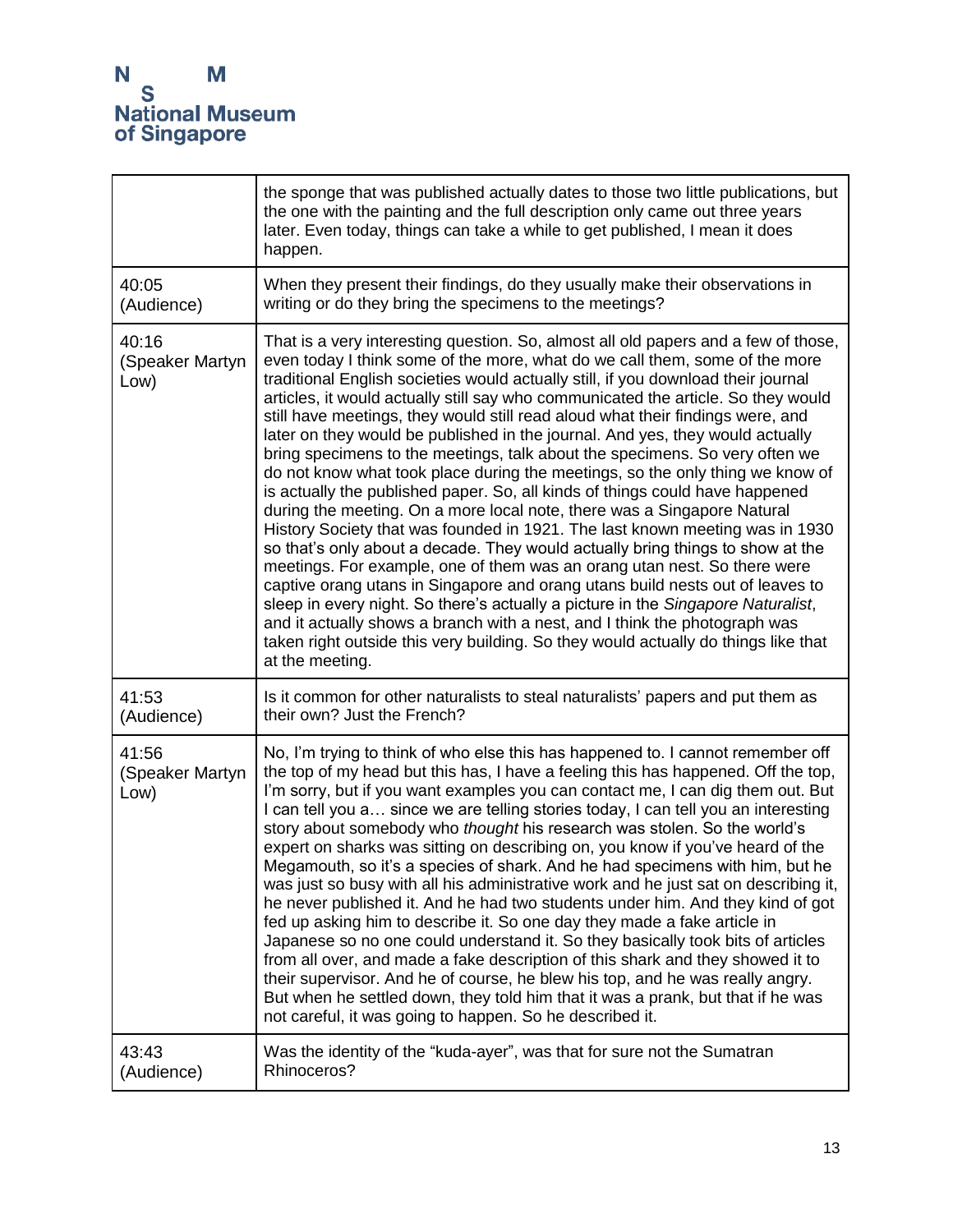| 43:53<br>(Speaker Martyn<br>Low) | I think from Marsden's 1811 description, it isn't. Because, so Marsden actually<br>talks I haven't been able to dig up on all the strands yet as you can see, I<br>only managed to find it this morning. But Marsden in 1811 makes it quite clear. I<br>don't know where this other author got his information from, but he quotes<br>Walfeld, whom Marsden also quotes, as saying that it was a two-toned<br>rhinoceros, so it is more than likely that it is not a rhinoceros. Marsden's<br>account is actually quite interesting. I think one of the problems, in a way, that<br>Singapore natural history will need to deal with is that all of this information is in<br>things that do not have "Singapore" in the title. So history of Sumatra,<br>zoological research in Java. Singaporean natural historians would actually need<br>to widen their scope substantially, read through all these old books which are<br>not always interesting or easy to get, and I think then we will have a good<br>natural history. But it is still very much a work in progress.                                                                                                                                                                                                                                        |
|----------------------------------|---------------------------------------------------------------------------------------------------------------------------------------------------------------------------------------------------------------------------------------------------------------------------------------------------------------------------------------------------------------------------------------------------------------------------------------------------------------------------------------------------------------------------------------------------------------------------------------------------------------------------------------------------------------------------------------------------------------------------------------------------------------------------------------------------------------------------------------------------------------------------------------------------------------------------------------------------------------------------------------------------------------------------------------------------------------------------------------------------------------------------------------------------------------------------------------------------------------------------------------------------------------------------------------------------------------------|
| 45:14<br>(Audience)              | I was just wondering in terms of searching for the first mentions of certain<br>animals or plants or things like that, do you ever look at more, what we<br>consider, mythological texts? For example, the Malay Annals where everything<br>is written as a history of the genealogy of kings, where animals sort of have a<br>token role in a larger story. Is that something that you also look at?                                                                                                                                                                                                                                                                                                                                                                                                                                                                                                                                                                                                                                                                                                                                                                                                                                                                                                               |
| 45:56<br>(Speaker Martyn<br>Low) | Personally, the tapir is the first one I've come across. My interest has not so<br>much been in finding these first mentions per se. My interest has been more<br>oblique and then I have ended up at this point. But definitely, I think we need to<br>expand the scope. I mean if you look at Ma Huan's description, he says<br>"supernatural animal". And I think any person working in any of our universities<br>today, the moment they see "supernatural", they are just going to drop it and<br>move on right? I mean, what is your professor going to say? But I think it would<br>definitely benefit natural history if people would take an interest in all these but<br>also have the ability like Maxwell to be able to read several languages, and to<br>start digging around. So to actually look at for example the Malay Annals, and<br>to not go in with the pre-conceived notion that they were either making things<br>up or they were not being very serious. Because I think Ma Huan is a very good<br>example that they were being very serious, they were already talking, they<br>really saw what they were talking about. I mean of course there is myth, but<br>very often they saw what they were talking about and to not go in with the idea<br>that we can discount all these things. |
| 47:36<br>(Audience)              | Just curious, as a natural historian what do you actually do? Like on a day to<br>day basis. Because you come up with all these stories but how do you actually<br>get them?                                                                                                                                                                                                                                                                                                                                                                                                                                                                                                                                                                                                                                                                                                                                                                                                                                                                                                                                                                                                                                                                                                                                        |
| 47:50<br>(Speaker Martyn<br>Low) | So to bring home the bacon, I do things like assemble species checklists with<br>my boss. So basically you want to find out how many species of crab there are<br>in the world. And we basically look for he has a checklist of course but you<br>have to look for all these old descriptions. Could this be another crab? What is<br>the identity of this name and we work from there. I help him assemble the list. I<br>help assemble the biblographies to go with the list. So that this list, because<br>they are clean and validated, they can be used for other data-intensive<br>research like biogeography. That's one thing I do. I also enjoy zoological<br>nomenclature. So that is how animals are named. And it is actually surprising                                                                                                                                                                                                                                                                                                                                                                                                                                                                                                                                                                |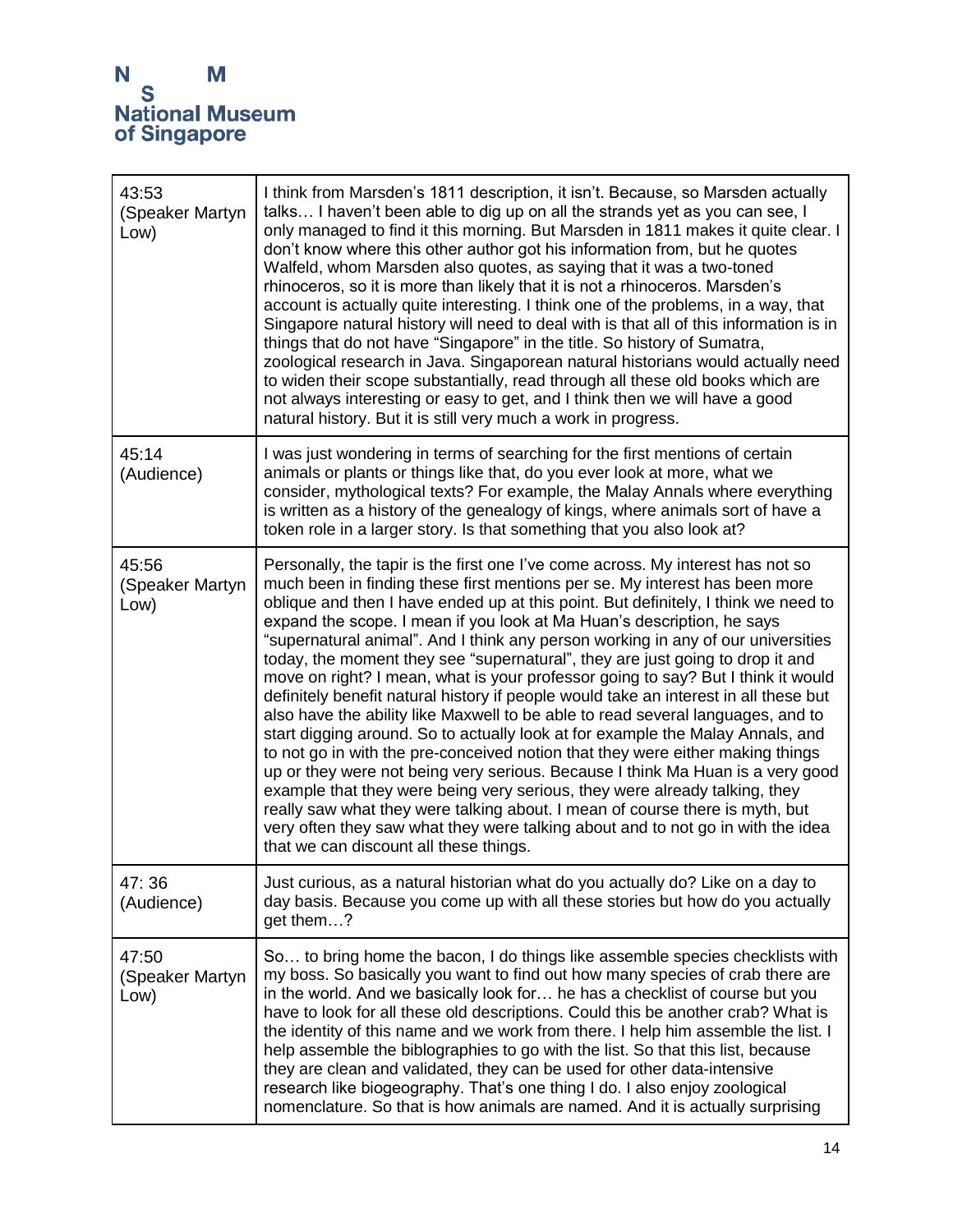|                                  | that the number of animals that have been described twice by different<br>people is actually quite common. When that happens, you end up with two<br>names or more than two names for one species, which is a bad state of affairs.<br>And you need to decide who published first in order to decide what name you<br>should use. So I also enjoy figuring out which was published first. So, if you<br>have two names, both published in the same year, which book came out first. I<br>like doing things like that. So that's that. Most of this that you have heard about<br>today, actually came about from research I'm doing for our upcoming<br>Bicentennial exhibition. So I would invite you, or you know, just tell you that<br>there will be an exhibition in June, and it will talk about the 200 years, or more<br>than 200 years of natural history in Singapore. And that's where most of this<br>came from.                                                                                                                                                                                                                                                                                                        |
|----------------------------------|------------------------------------------------------------------------------------------------------------------------------------------------------------------------------------------------------------------------------------------------------------------------------------------------------------------------------------------------------------------------------------------------------------------------------------------------------------------------------------------------------------------------------------------------------------------------------------------------------------------------------------------------------------------------------------------------------------------------------------------------------------------------------------------------------------------------------------------------------------------------------------------------------------------------------------------------------------------------------------------------------------------------------------------------------------------------------------------------------------------------------------------------------------------------------------------------------------------------------------|
| 49:47<br>(Audience)              | The big reveal that you couldn't reveal and the part with the picture, when<br>should we be looking out for that?                                                                                                                                                                                                                                                                                                                                                                                                                                                                                                                                                                                                                                                                                                                                                                                                                                                                                                                                                                                                                                                                                                                  |
| 49:58<br>(Speaker Martyn<br>Low) | Later this year? This year, but later. I can't give you a date, otherwise it would<br>be                                                                                                                                                                                                                                                                                                                                                                                                                                                                                                                                                                                                                                                                                                                                                                                                                                                                                                                                                                                                                                                                                                                                           |
| 50:07<br>(Audience)              | I have a question on the nomenclature, because the reasons look different<br>you have the Rafflesia arnoldii which are the two people, and you have the<br>tapirs that make reference to the region, and you have Ma Huan with the<br>divinity was there no specified format for the Latin?                                                                                                                                                                                                                                                                                                                                                                                                                                                                                                                                                                                                                                                                                                                                                                                                                                                                                                                                        |
| 50:34<br>(Speaker Martyn<br>Low) | No, there still isn't. So the best rules for nomenclature are the least invasive.<br>Because you do not want, people need to describe names in order to be able to<br>apply them to species right? And you do not want to be intrusive because it<br>makes, it gives everyone more work to do. So the current rules of nomenclature<br>are actually quite simple. They basically tell you what you shouldn't do, like the<br>whole idea that you can't name something after you by the way is not in the<br>code. You are allowed to but it is bad form, so nobody does it. But they tell you<br>basically how to form names, and that's about it. So, basically you can use any<br>name you want for the genus and for a species within reason, they recommend<br>you don't use names that are too long, or names that cause offence. And if you<br>do use a name that causes offence, the commission that administers the quote<br>can actually strike off your name. But generally it is not done. Because it makes<br>life more tedious than it already is. But it also makes for a nice variety in names.<br>So there is a fly with a really big abdomen named after Beyonce I think. Natural<br>historians can have fun too. |

#### **About the speaker**

Martyn E. Y. Low is research associate at the Lee Kong Chian Natural History Museum (which currently holds the zoological collection of the former Raffles Museum). His research interests encompass a range of topics related to natural history: voyages of scientific discovery, the discovery of species, zoological nomenclature and the bibliography of natural history. He is a researcher and